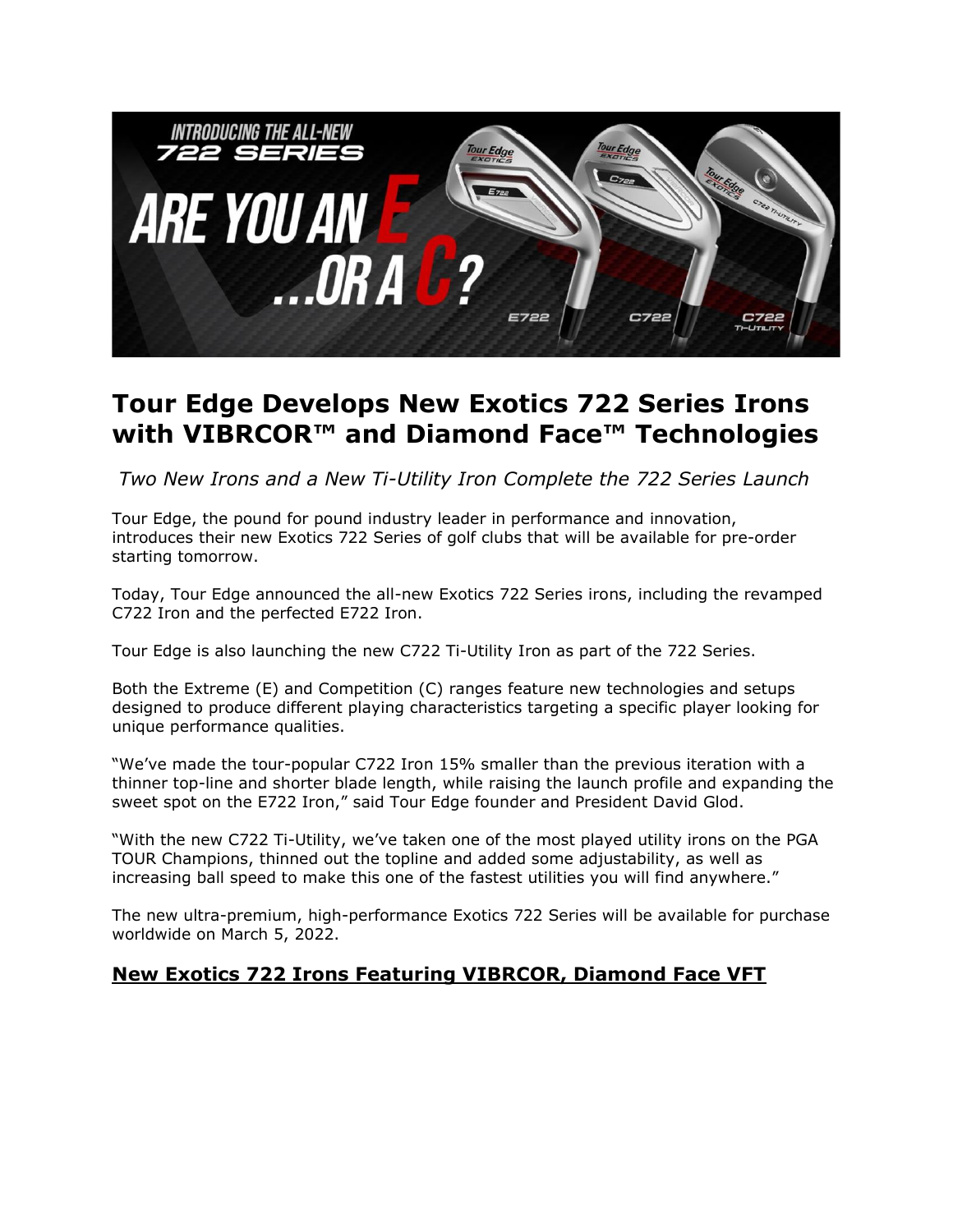

# *ARE YOU AN E?*

**Exotics E722 Iron -** This extreme distance and forgiveness iron is loaded with tech, including Tour Edge's revolutionary VIBRCOR™ technology and the breakthrough Diamond Face VFT™ technology that gives these irons incredible power and feel.

This larger iron head with a 360° undercut design features a thicker topline, more offset and higher launch angles, as well as extreme distance through stronger lofts from iron to iron.

**Dual VIBRCOR Technology**- The Exotics E722 Iron consists of a high-grade TPU strategically placed in the deep 360-degree undercut pocket to create a speed-inducing and feel-enhancing technology called VIBRCOR.

VIBRCOR works in partnership with the extremely thick, yet light TPU layer to further aid the feel of the clubhead, produce faster ball speed, dampen sound and shock and to create perimeter weighting around the entire clubhead for maximum forgiveness and power off the face.

**360° Undercut Design -** The design is a one-piece high-strength steel body with a 360 degree undercut design. It lowers the CG to produce a higher launch, increased face flexing, ball speed and overall distance across the entire face.

**Extreme Toe Weighting -** Extreme Toe Weighting is achieved high on the tow in the rear portion of the club along with a new toe weighting pocket. This dual toe weighting elongates the sweet spot to achieve a higher MOI and strategic CG positioning right behind center face and further optimizes the sound and feel of the iron.

**Full-Face Diamond Face VFT Technology** - The E722 Iron features a full-face Diamond Face VFT technology in which 103 different diamond shapes behind the face function as mini trampolines to create faster ball speeds and expand the sweet spot to outer areas of the face so that the full face of the iron is covered.

**SpeedTested Shafts -** Every shaft in the Exotics 722 Series has been SpeedTested to find the optimal custom shaft pairing for every flex, determined by robotic testing, and validated by player testing.

**Power Lofted -** A modern long-distance game improvement iron design that will provide extra distance with the same apex height expected from each iron. The lower and deeper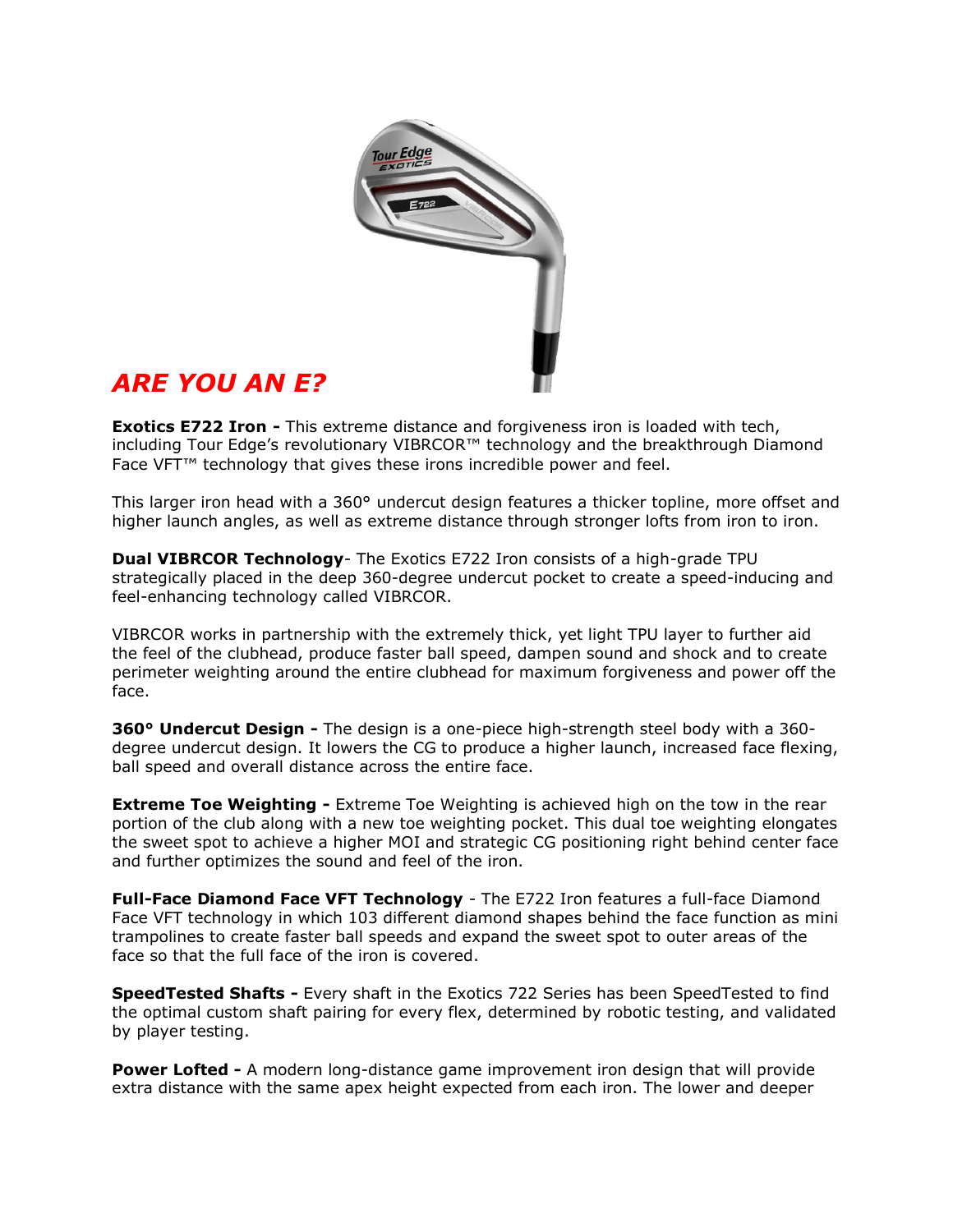CG allowed the E722 irons to be power-lofted to create distance and lower spin rates, while achieving the same launch characteristics as a standard lofted iron.

**Available Lofts in Right-Handed and Left-Handed -** #4 iron/19°, #5 iron/21.5°, #6 iron/24°, #7 iron/27.5°, #8 iron/32°, #9 iron/37°, PW/42°, AW/46°, GW/51° SW/56°

#### **Retail Price:**

\$114.99 each in graphite /\$799.99 for 7-piece set in graphite \$99.99 each in steel /\$699.99 for 7-piece set in steel



## *…OR A C?*

**Exotics C722 Iron -** This player's distance iron is loaded with tech like the dual VIBRCOR™ technology inside the clubhead and the breakthrough Diamond Face VFT™ technology that give these irons incredible power and feel.

This more compact design takes a player's distance iron design and brings it even further into the realm of a player's iron.

**Player Preferred Shaping -** The Exotics C722 Iron features a 15% smaller clubhead than the previous iteration with a shorter blade length and a thinner topline. The more classic shape of the C722 features more traditional lofting from iron to iron.

**Dual VIBRCOR Technology -** The Exotics C722 Iron consists of a high-grade TPU injected into the hollow-body pocket to create new speed-inducing and feel-enhancing technology called VIBRCOR.

VIBRCOR performance gel is injected into the hollow-body cavity to work in partnership with an extremely thin, yet light TPU layer to dampen sound and shock and to produce faster ball speed at impact.

**Military Grade Maraging Steel** - The design is a 2-piece cast body with a forged highstrength Military-Grade Maraging Steel Face that is plasma-welded onto the 17-4 stainless steel body. This ultra-high-strength steel is used in aerospace, and other applications which require a high strength-to-weight material, allowing Tour Edge engineers to produce a significantly thinner face.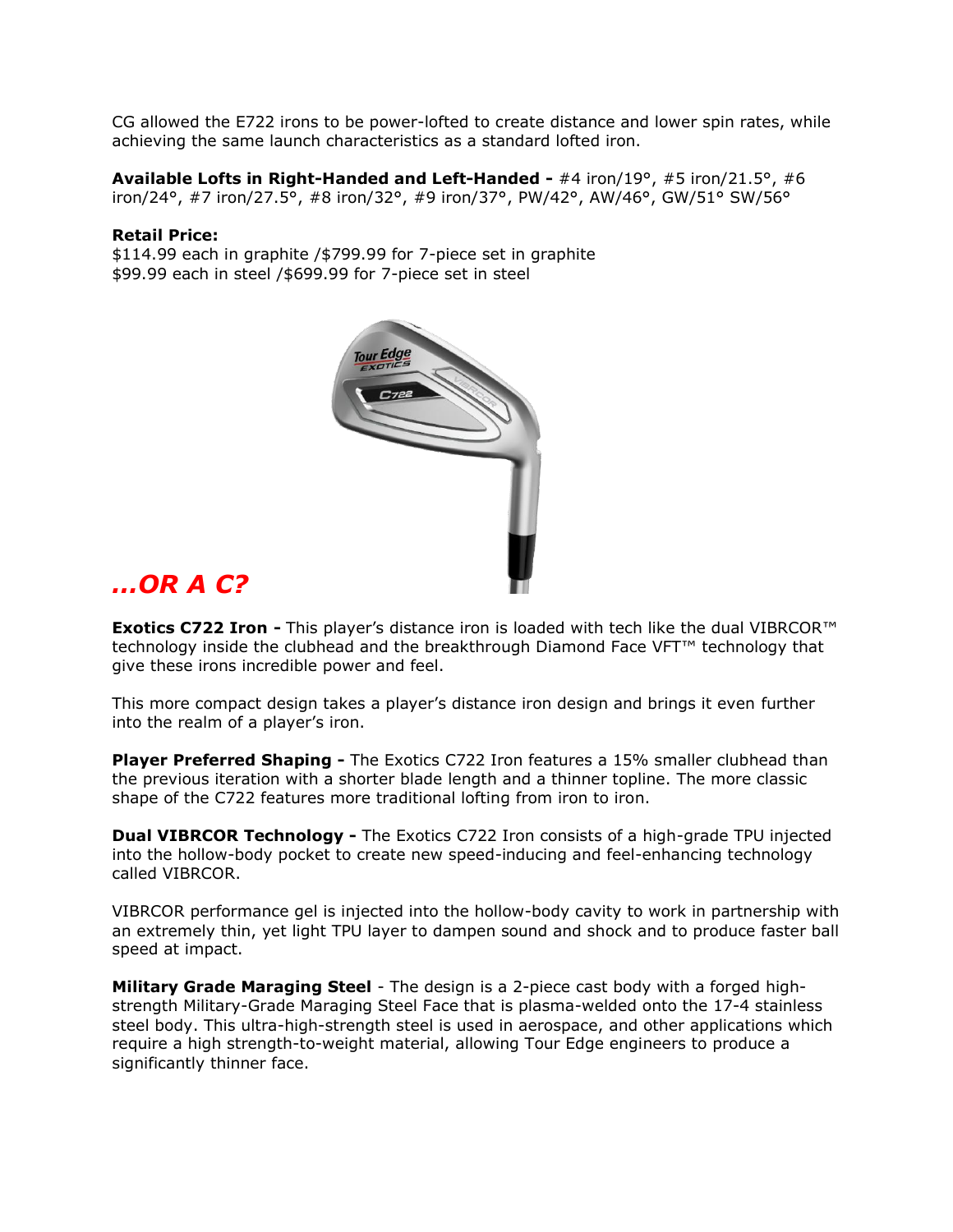**Full-Face Diamond Face VFT Technology** - The C722 Iron features full-face Diamond Face VFT technology in which 92 different diamond shapes behind the face function as mini trampolines to create faster ball speeds and expand the sweet spot to outer areas of the face so that the full face of the iron is covered.

**Hollow Body Design-** This hollow-body iron design of the Exotics C722 Iron offers extreme perimeter weighting to create the distance and forgiveness of a metalwood combined with the feel and control of a forged iron set. The hollow body design allows for increased face flex, and ability to have a thinner face and a deeper CG in a thin-sole iron design.

**SpeedTested Shafts -** Every shaft in the Exotics 722 Series has been SpeedTested to find the optimal custom shaft pairing for every flex, determined by robotic testing, and validated by player testing.

**Available Lofts in Right-Handed -** #3 iron/19, #4 iron/21°, #5 iron/23°, #6 iron/26.5°, #7 iron/30°, #8 iron/34°, #9 iron/39° PW/44°, AW/49°

#### **Retail Price:**

\$144.99 each in graphite /\$999.99 for 7-piece set in graphite \$129.99 each in steel /\$899.99 for 7-piece set in steel

### **New Exotics C722 Ti-Utility Iron featuring New Adjustable Weighting**



**Exotics C722 Ti-Utility Iron -** The new compact shape with added offset of the C722 Ti-Utility Iron combines the look, feel and workability of a traditional forged iron with the extreme distance of a metalwood.

This is a perfect long iron replacement club for players looking for the faster ball speeds, lower spin and optimal sound and feel properties.

**Player Preferred Shaping / Thinner Top Line -** This new, more classic shape with a thinner topline makes the Ti-Utility even more of a player preferred design.

**Beta Titanium L-Cup Face -** The 722 Ti-Utility Iron features a Beta Titanium L-Cup Face combo brazed onto a 431 stainless steel body.